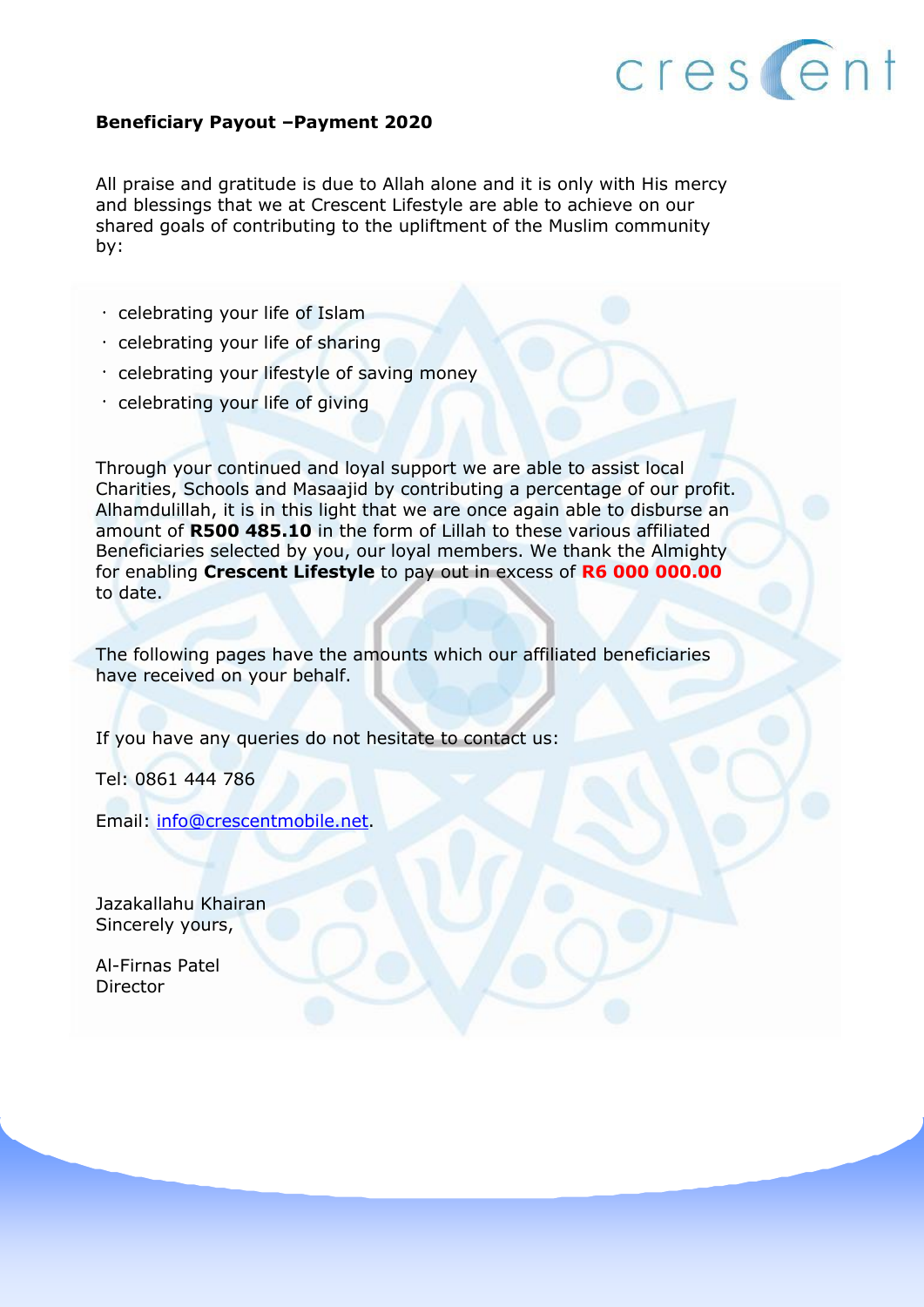| <b>CHARITY</b><br>CHA00002<br><b>Gift Of The Givers</b><br>CHA00064<br>Beitul Aman Old Age Home<br>Ikageng - Orphans with HIV<br>CHA00003<br><b>Al-Imdaad Foundation</b><br>CHA00001<br>CHA00019<br><b>Sultan Bahu Centre</b><br>Vision Child and Youth Care Centre<br>CHA00109<br>CHA00021<br><b>Baitul Ilm Org</b><br>CHA00085<br><b>Baitul Ansaar Charitable Foundation</b><br>CHA00022<br><b>Muslim Judicial Counsil</b><br><b>Ihata Shelter</b><br><b>CHA00108</b><br>F.E.E.D<br>CHA00089<br>CHA00041<br>Jameah Mosque Bokaap<br>CHA00007<br>Al Munirah Centre<br><b>Muslim Hands</b><br><b>CHA00060</b><br><b>Crescent Haven Welfare Society</b><br>CHA00013<br><b>Islamic Relief South Africa</b><br>CHA00090<br>CHA00118<br><b>Madrassah Ihsan Trust</b><br>CHA00026<br>Saaberie Chisty Society- Islamic Centre<br>CHA00016<br>Muslim Aids Programme (JHB)<br>Vaal Muslim womens Forum<br><b>CHA00006</b><br><b>Ennerdale Muslim Association</b><br>CHA00025<br><b>CHA00005</b><br>Muslim Aids Program (Cape Town)<br>CHA00032<br><b>Bosmont Mosque and Islamic Centre</b><br>CHA00014<br>Siyafunda Trust<br>Madressah Tahfeezul Quraan<br><b>CHA00074</b><br>CHA00094<br><b>Abidas Frailcare Centre</b><br>CHA00110<br><b>ICare Children's Foundation</b><br><b>Heidelberg Muslim Jamaat</b><br>CHA00055<br>Sabalalisa Iqiniso Da'wah Academy<br>CHA00062<br><b>Islamic Careline</b><br>CHA00017<br>CHA00092<br>Orphanage & Destitute Ansaar<br>CHA00036<br><b>Brits Muslim Jamaat</b><br>CHA00029<br>Miftahul Uloom Islamic School<br>CHA00024<br>Eldorado Park Muslim Council | <b>BENEFICIARY</b> |                         |              |
|------------------------------------------------------------------------------------------------------------------------------------------------------------------------------------------------------------------------------------------------------------------------------------------------------------------------------------------------------------------------------------------------------------------------------------------------------------------------------------------------------------------------------------------------------------------------------------------------------------------------------------------------------------------------------------------------------------------------------------------------------------------------------------------------------------------------------------------------------------------------------------------------------------------------------------------------------------------------------------------------------------------------------------------------------------------------------------------------------------------------------------------------------------------------------------------------------------------------------------------------------------------------------------------------------------------------------------------------------------------------------------------------------------------------------------------------------------------------------------------------------------------------------------------------------------------------------------------|--------------------|-------------------------|--------------|
|                                                                                                                                                                                                                                                                                                                                                                                                                                                                                                                                                                                                                                                                                                                                                                                                                                                                                                                                                                                                                                                                                                                                                                                                                                                                                                                                                                                                                                                                                                                                                                                          | <b>CODE</b>        | <b>BENEFICIARY NAME</b> | <b>RANDS</b> |
|                                                                                                                                                                                                                                                                                                                                                                                                                                                                                                                                                                                                                                                                                                                                                                                                                                                                                                                                                                                                                                                                                                                                                                                                                                                                                                                                                                                                                                                                                                                                                                                          |                    |                         |              |
|                                                                                                                                                                                                                                                                                                                                                                                                                                                                                                                                                                                                                                                                                                                                                                                                                                                                                                                                                                                                                                                                                                                                                                                                                                                                                                                                                                                                                                                                                                                                                                                          |                    |                         |              |
|                                                                                                                                                                                                                                                                                                                                                                                                                                                                                                                                                                                                                                                                                                                                                                                                                                                                                                                                                                                                                                                                                                                                                                                                                                                                                                                                                                                                                                                                                                                                                                                          |                    |                         | 35611,45     |
|                                                                                                                                                                                                                                                                                                                                                                                                                                                                                                                                                                                                                                                                                                                                                                                                                                                                                                                                                                                                                                                                                                                                                                                                                                                                                                                                                                                                                                                                                                                                                                                          |                    |                         | 31463,98     |
|                                                                                                                                                                                                                                                                                                                                                                                                                                                                                                                                                                                                                                                                                                                                                                                                                                                                                                                                                                                                                                                                                                                                                                                                                                                                                                                                                                                                                                                                                                                                                                                          |                    |                         | 21934,24     |
|                                                                                                                                                                                                                                                                                                                                                                                                                                                                                                                                                                                                                                                                                                                                                                                                                                                                                                                                                                                                                                                                                                                                                                                                                                                                                                                                                                                                                                                                                                                                                                                          |                    |                         | 20930,22     |
|                                                                                                                                                                                                                                                                                                                                                                                                                                                                                                                                                                                                                                                                                                                                                                                                                                                                                                                                                                                                                                                                                                                                                                                                                                                                                                                                                                                                                                                                                                                                                                                          |                    |                         | 18516,21     |
|                                                                                                                                                                                                                                                                                                                                                                                                                                                                                                                                                                                                                                                                                                                                                                                                                                                                                                                                                                                                                                                                                                                                                                                                                                                                                                                                                                                                                                                                                                                                                                                          |                    |                         | 15799,90     |
|                                                                                                                                                                                                                                                                                                                                                                                                                                                                                                                                                                                                                                                                                                                                                                                                                                                                                                                                                                                                                                                                                                                                                                                                                                                                                                                                                                                                                                                                                                                                                                                          |                    |                         | 14509,65     |
|                                                                                                                                                                                                                                                                                                                                                                                                                                                                                                                                                                                                                                                                                                                                                                                                                                                                                                                                                                                                                                                                                                                                                                                                                                                                                                                                                                                                                                                                                                                                                                                          |                    |                         | 13536,30     |
|                                                                                                                                                                                                                                                                                                                                                                                                                                                                                                                                                                                                                                                                                                                                                                                                                                                                                                                                                                                                                                                                                                                                                                                                                                                                                                                                                                                                                                                                                                                                                                                          |                    |                         | 13513,66     |
|                                                                                                                                                                                                                                                                                                                                                                                                                                                                                                                                                                                                                                                                                                                                                                                                                                                                                                                                                                                                                                                                                                                                                                                                                                                                                                                                                                                                                                                                                                                                                                                          |                    |                         | 11756,10     |
|                                                                                                                                                                                                                                                                                                                                                                                                                                                                                                                                                                                                                                                                                                                                                                                                                                                                                                                                                                                                                                                                                                                                                                                                                                                                                                                                                                                                                                                                                                                                                                                          |                    |                         | 11131,80     |
|                                                                                                                                                                                                                                                                                                                                                                                                                                                                                                                                                                                                                                                                                                                                                                                                                                                                                                                                                                                                                                                                                                                                                                                                                                                                                                                                                                                                                                                                                                                                                                                          |                    |                         | 8986,47      |
|                                                                                                                                                                                                                                                                                                                                                                                                                                                                                                                                                                                                                                                                                                                                                                                                                                                                                                                                                                                                                                                                                                                                                                                                                                                                                                                                                                                                                                                                                                                                                                                          |                    |                         | 8624,30      |
|                                                                                                                                                                                                                                                                                                                                                                                                                                                                                                                                                                                                                                                                                                                                                                                                                                                                                                                                                                                                                                                                                                                                                                                                                                                                                                                                                                                                                                                                                                                                                                                          |                    |                         | 6926,60      |
|                                                                                                                                                                                                                                                                                                                                                                                                                                                                                                                                                                                                                                                                                                                                                                                                                                                                                                                                                                                                                                                                                                                                                                                                                                                                                                                                                                                                                                                                                                                                                                                          |                    |                         | 6473,88      |
|                                                                                                                                                                                                                                                                                                                                                                                                                                                                                                                                                                                                                                                                                                                                                                                                                                                                                                                                                                                                                                                                                                                                                                                                                                                                                                                                                                                                                                                                                                                                                                                          |                    |                         | 5025,18      |
|                                                                                                                                                                                                                                                                                                                                                                                                                                                                                                                                                                                                                                                                                                                                                                                                                                                                                                                                                                                                                                                                                                                                                                                                                                                                                                                                                                                                                                                                                                                                                                                          |                    |                         | 5000,00      |
|                                                                                                                                                                                                                                                                                                                                                                                                                                                                                                                                                                                                                                                                                                                                                                                                                                                                                                                                                                                                                                                                                                                                                                                                                                                                                                                                                                                                                                                                                                                                                                                          |                    |                         | 4165,02      |
|                                                                                                                                                                                                                                                                                                                                                                                                                                                                                                                                                                                                                                                                                                                                                                                                                                                                                                                                                                                                                                                                                                                                                                                                                                                                                                                                                                                                                                                                                                                                                                                          |                    |                         | 3983,93      |
|                                                                                                                                                                                                                                                                                                                                                                                                                                                                                                                                                                                                                                                                                                                                                                                                                                                                                                                                                                                                                                                                                                                                                                                                                                                                                                                                                                                                                                                                                                                                                                                          |                    |                         | 3892,78      |
|                                                                                                                                                                                                                                                                                                                                                                                                                                                                                                                                                                                                                                                                                                                                                                                                                                                                                                                                                                                                                                                                                                                                                                                                                                                                                                                                                                                                                                                                                                                                                                                          |                    |                         | 3621,75      |
|                                                                                                                                                                                                                                                                                                                                                                                                                                                                                                                                                                                                                                                                                                                                                                                                                                                                                                                                                                                                                                                                                                                                                                                                                                                                                                                                                                                                                                                                                                                                                                                          |                    |                         | 3485,94      |
|                                                                                                                                                                                                                                                                                                                                                                                                                                                                                                                                                                                                                                                                                                                                                                                                                                                                                                                                                                                                                                                                                                                                                                                                                                                                                                                                                                                                                                                                                                                                                                                          |                    |                         | 3010,58      |
|                                                                                                                                                                                                                                                                                                                                                                                                                                                                                                                                                                                                                                                                                                                                                                                                                                                                                                                                                                                                                                                                                                                                                                                                                                                                                                                                                                                                                                                                                                                                                                                          |                    |                         | 2920,04      |
|                                                                                                                                                                                                                                                                                                                                                                                                                                                                                                                                                                                                                                                                                                                                                                                                                                                                                                                                                                                                                                                                                                                                                                                                                                                                                                                                                                                                                                                                                                                                                                                          |                    |                         | 2897,40      |
|                                                                                                                                                                                                                                                                                                                                                                                                                                                                                                                                                                                                                                                                                                                                                                                                                                                                                                                                                                                                                                                                                                                                                                                                                                                                                                                                                                                                                                                                                                                                                                                          |                    |                         | 2399,41      |
|                                                                                                                                                                                                                                                                                                                                                                                                                                                                                                                                                                                                                                                                                                                                                                                                                                                                                                                                                                                                                                                                                                                                                                                                                                                                                                                                                                                                                                                                                                                                                                                          |                    |                         | 2105,14      |
|                                                                                                                                                                                                                                                                                                                                                                                                                                                                                                                                                                                                                                                                                                                                                                                                                                                                                                                                                                                                                                                                                                                                                                                                                                                                                                                                                                                                                                                                                                                                                                                          |                    |                         | 2059,87      |
|                                                                                                                                                                                                                                                                                                                                                                                                                                                                                                                                                                                                                                                                                                                                                                                                                                                                                                                                                                                                                                                                                                                                                                                                                                                                                                                                                                                                                                                                                                                                                                                          |                    |                         | 1991,96      |
|                                                                                                                                                                                                                                                                                                                                                                                                                                                                                                                                                                                                                                                                                                                                                                                                                                                                                                                                                                                                                                                                                                                                                                                                                                                                                                                                                                                                                                                                                                                                                                                          |                    |                         | 1969,33      |
|                                                                                                                                                                                                                                                                                                                                                                                                                                                                                                                                                                                                                                                                                                                                                                                                                                                                                                                                                                                                                                                                                                                                                                                                                                                                                                                                                                                                                                                                                                                                                                                          |                    |                         | 1946,69      |
|                                                                                                                                                                                                                                                                                                                                                                                                                                                                                                                                                                                                                                                                                                                                                                                                                                                                                                                                                                                                                                                                                                                                                                                                                                                                                                                                                                                                                                                                                                                                                                                          |                    |                         | 1833,51      |
|                                                                                                                                                                                                                                                                                                                                                                                                                                                                                                                                                                                                                                                                                                                                                                                                                                                                                                                                                                                                                                                                                                                                                                                                                                                                                                                                                                                                                                                                                                                                                                                          |                    |                         | 1833,51      |
|                                                                                                                                                                                                                                                                                                                                                                                                                                                                                                                                                                                                                                                                                                                                                                                                                                                                                                                                                                                                                                                                                                                                                                                                                                                                                                                                                                                                                                                                                                                                                                                          |                    |                         | 1742,97      |
| CHA00004<br>Hospice Witwatersrand                                                                                                                                                                                                                                                                                                                                                                                                                                                                                                                                                                                                                                                                                                                                                                                                                                                                                                                                                                                                                                                                                                                                                                                                                                                                                                                                                                                                                                                                                                                                                        |                    |                         | 1720,33      |
| CHA00027<br>Benoni Muslim Jamaat                                                                                                                                                                                                                                                                                                                                                                                                                                                                                                                                                                                                                                                                                                                                                                                                                                                                                                                                                                                                                                                                                                                                                                                                                                                                                                                                                                                                                                                                                                                                                         |                    |                         | 1652,42      |
| Daarul Qur'aan Institute<br>CHA00107                                                                                                                                                                                                                                                                                                                                                                                                                                                                                                                                                                                                                                                                                                                                                                                                                                                                                                                                                                                                                                                                                                                                                                                                                                                                                                                                                                                                                                                                                                                                                     |                    |                         | 1652,42      |
| CHA00034<br><b>Africa Muslims Agency</b>                                                                                                                                                                                                                                                                                                                                                                                                                                                                                                                                                                                                                                                                                                                                                                                                                                                                                                                                                                                                                                                                                                                                                                                                                                                                                                                                                                                                                                                                                                                                                 |                    |                         | 1607,15      |
| South African National Halaal Authority<br><b>CHA00020</b>                                                                                                                                                                                                                                                                                                                                                                                                                                                                                                                                                                                                                                                                                                                                                                                                                                                                                                                                                                                                                                                                                                                                                                                                                                                                                                                                                                                                                                                                                                                               |                    |                         | 1584,52      |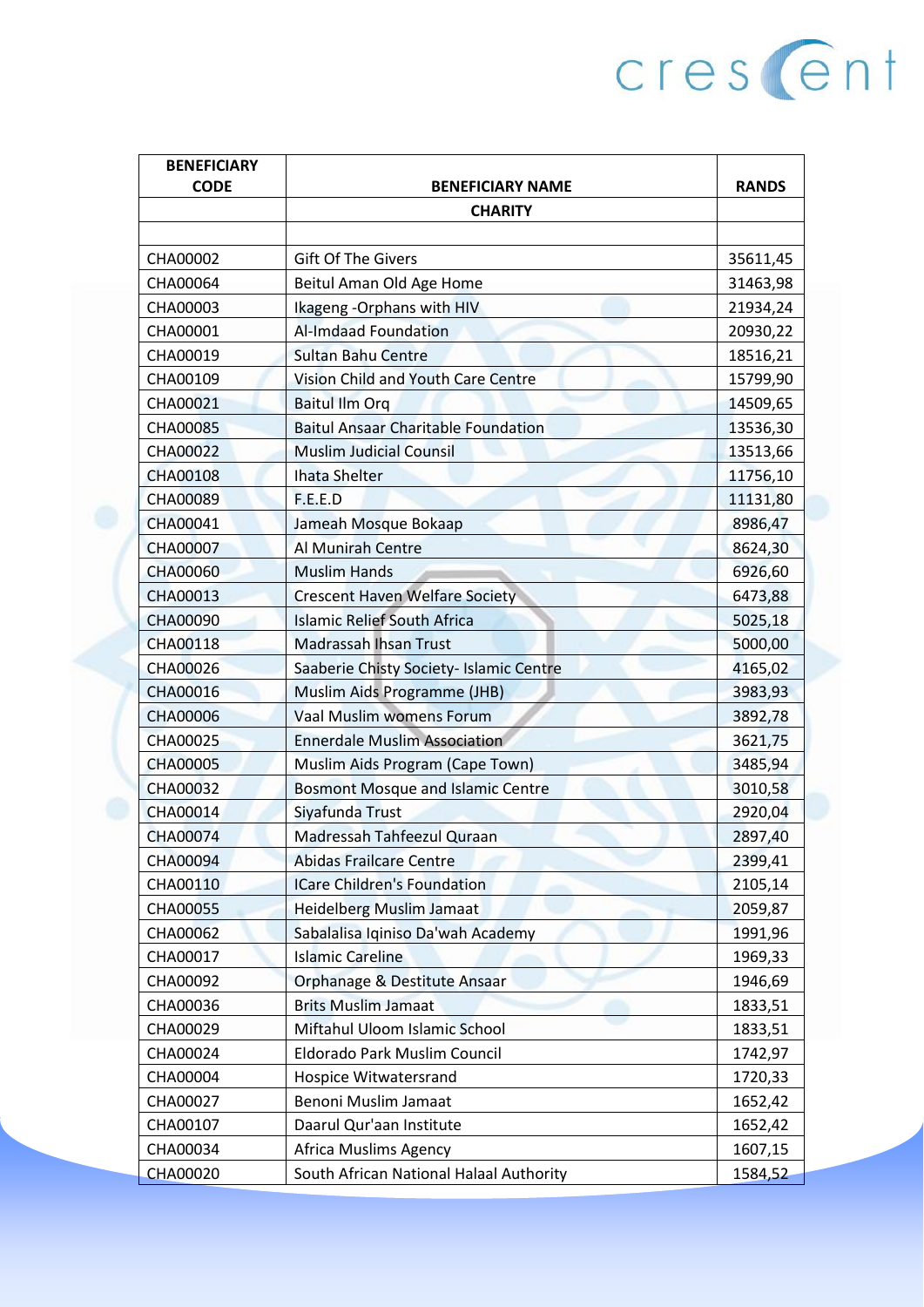| <b>BENEFICIARY</b> |                                            |              |
|--------------------|--------------------------------------------|--------------|
| <b>CODE</b>        | <b>BENEFICIARY NAME</b>                    | <b>RANDS</b> |
|                    | <b>CHARITY</b>                             |              |
|                    |                                            |              |
| CHA00084           | Nuruddin Islamic Centre                    | 1561,88      |
| CHA00101           | Voice of the Cape - Bursary Fund           | 1561,88      |
| CHA00030           | Al Ansaar Foundation                       | 1493,97      |
| CHA00063           | Nylstroom Muslim Welfare                   | 1493,97      |
| CHA00073           | Miftahuddin Islamic Institute              | 1471,34      |
| CHA00018           | Lenasia Muslim Association                 | 1448,70      |
| CHA00038           | <b>Horseshoe Muslim Jamaat</b>             | 1426,07      |
| CHA00091           | <b>Benoni Muslim Charity Organisation</b>  | 1380,79      |
| CHA00009           | Awgaf SA                                   | 1335,52      |
| CHA00086           | Madrasa of Almasjieduth Thanie             | 1290,25      |
| CHA00099           | <b>Central Muslim Burial</b>               | 1199,71      |
| <b>CHA00040</b>    | Sham ul Islam                              | 1177,07      |
| CHA00096           | Al-Tayyibaat Islamic Institute             | 1131,80      |
| CHA00087           | Al Masjiediduth Thaanie                    | 1063,89      |
| <b>CHA00082</b>    | Al Falaah Educare                          | 1041,25      |
| CHA00052           | Discover Islam Centre                      | 973,35       |
| CHA00117           | <b>Bucket of Joy Foundation</b>            | 950,71       |
| <b>CHA00066</b>    | <b>Al Hudaar Foundation</b>                | 928,07       |
| CHA00023           | Madressa Zia Ul Badr                       | 814,89       |
| <b>CHA00028</b>    | Lenasia South Muslim Association           | 769,62       |
| <b>CHA00078</b>    | <b>Islamic Relief Fund</b>                 | 746,99       |
| CHA00010           | Al Qaasim Islamic Centre T/A Dawa Relief   | 656,44       |
| CHA00081           | Majlis ud Dawah Wal Islah                  | 588,53       |
| <b>CHA00059</b>    | Miftaagul Islam Welfare                    | 588,53       |
| <b>CHA00065</b>    | <b>Baitul Banaat</b>                       | 565,90       |
| <b>CHA00080</b>    | South African Muslim Students Bursary Fund | 565,90       |
| <b>CHA00048</b>    | <b>Strand Moslem Council</b>               | 543,26       |
| CHA00053           | <b>Boland Islamic Council</b>              | 520,63       |
| CHA00112           | <b>Community Outreach Projects</b>         | 520,63       |
| CHA00113           | Al Fidaa Foundation                        | 497,99       |
| CHA00042           | <b>Al Tawheed Centre</b>                   | 497,99       |
| CHA00095           | Noordgesig Taaliboel Ilm Jamaat            | 497,99       |
| CHA00102           | Little Rose Creche                         | 475,36       |
| CHA00111           | <b>Thaakirah's Daycare Centre</b>          | 475,36       |
| CHA00046           | <b>Central Islamic Trust</b>               | 452,72       |
| CHA00120           | Madrasah Tul Madina                        | 430,08       |
| CHA00058           | Miftaagul Islam Madressah                  | 407,45       |
| CHA00033           | Lakefield Muslim Jamaat                    | 384,81       |
| CHA00047           | <b>Nigel Muslim Jamaat</b>                 | 362,18       |
| CHA00054           | HRW Islamic Institute                      | 316,90       |
| <b>CHA00035</b>    | Kensington Muslim Jamaat                   | 316,90       |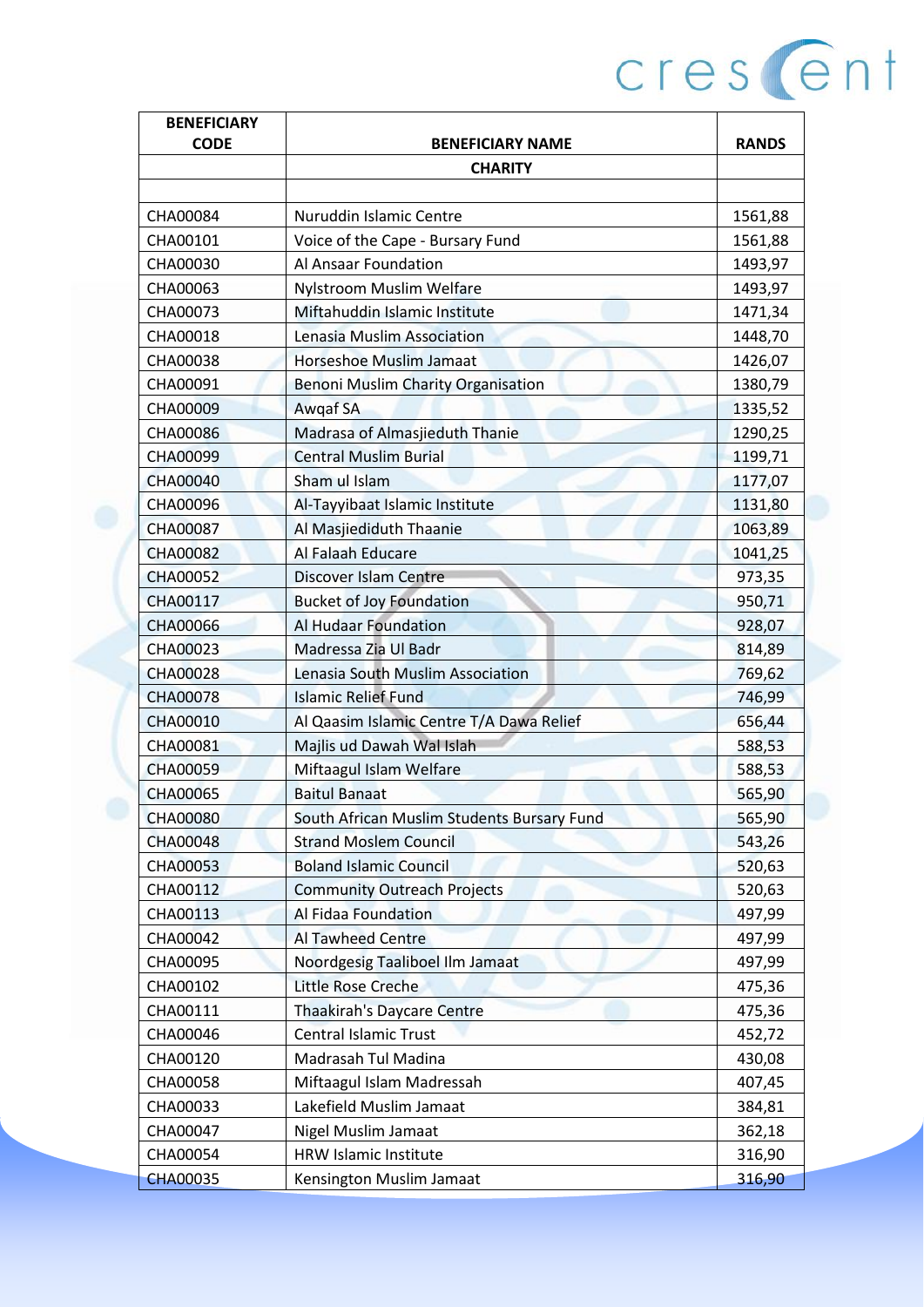| <b>BENEFICIARY</b> |                                                          |              |
|--------------------|----------------------------------------------------------|--------------|
| <b>CODE</b>        | <b>BENEFICIARY NAME</b>                                  | <b>RANDS</b> |
|                    | <b>CHARITY</b>                                           |              |
|                    |                                                          |              |
| CHA00104           | <b>Florida Muslim Association</b>                        | 294,27       |
| CHA00088           | Limpopo Islamic Feeding-Burial & Charitable organisation | 271,63       |
| CHA00045           | Fordsburg Muslim Youth Organisation                      | 249,00       |
| CHA00067           | Madrasah Muaz Bin Jabal                                  | 249,00       |
| CHA00039           | <b>Mondeor Muslim Jamaat</b>                             | 226,36       |
| CHA00068           | <b>Bethal Muslim Jamaat</b>                              | 203,72       |
| CHA00097           | Lydia Latiefa Hofmeyor                                   | 203,72       |
| CHA00076           | <b>Paarl Muslim Jamaat</b>                               | 203,72       |
| CHA00116           | Tiny Educare (Pty) Ltd                                   | 203,72       |
| CHA00070           | <b>Western Educational Trust (ZST Jamaat)</b>            | 203,72       |
| CHA00069           | Koster Muslim Institute                                  | 181,09       |
| <b>CHA00044</b>    | <b>Lydenburg Muslim Community</b>                        | 181,09       |
| CHA00124           | <b>Shumees Scott Foundation</b>                          | 158,45       |
| CHA00106           | <b>Global Relief Welfare Services</b>                    | 135,82       |
| <b>CHA00077</b>    | Louis Trichardt Muslim Jamaat                            | 135,82       |
| CHA00119           | <b>Al-Ansaar Foundation</b>                              | 113,18       |
| CHA00121           | Khidmatul Muslimah Islamic Centre                        | 113,18       |
| CHA00105           | Lighthouse on the Horizon                                | 113,18       |
| CHA00125           | Shining Stars Wellness and Recovery Centre               | 113,18       |
| CHA00126           | Cape Youth Desk                                          | 100,00       |
| CHA00122           | Children A Loud                                          | 100,00       |
| CHA00123           | <b>Croftdene Muslim Society</b>                          | 100,00       |
| CHA00115           | <b>CTIEC</b>                                             | 100,00       |
| CHA00079           | <b>Greenside Muslim Association</b>                      | 100,00       |
| CHA00100           | Institute for islamic services                           | 100,00       |
| <b>CHA00075</b>    | Mifthudin Islamic Institute                              | 100,00       |
| CHA00103           | Riverlea Gabieboela Islamic Association                  | 100,00       |
|                    |                                                          |              |
| <b>BENEFICIARY</b> |                                                          |              |
| <b>CODE</b>        | <b>BENEFICIARY NAME</b>                                  | <b>RANDS</b> |
|                    | <b>MASJID</b>                                            |              |
|                    |                                                          |              |
| MOS00055           | <b>Jable Nur Trust</b>                                   | 3055,85      |
| MOS00093           | Eldoradopark Jumah Masjid                                | 1539,25      |
| MOS00305           | Habibia Soofie Masjid                                    | 1448,70      |
| MOS00068           | Maraisburg Jumma Masjid                                  | 1290,25      |
| MOS00095           | Darul Uloom Zakariyya                                    | 1154,43      |
| MOS00091           | Green Masjid                                             | 1109,16      |
| MOS00101           | Anwaarul Islam                                           | 1041,25      |
| MOS00064           | Mayfair Jumma Masjid and Madressa Institute              | 973,35       |
| MOS00241           | <b>Witbank Town Musallah</b>                             | 950,71       |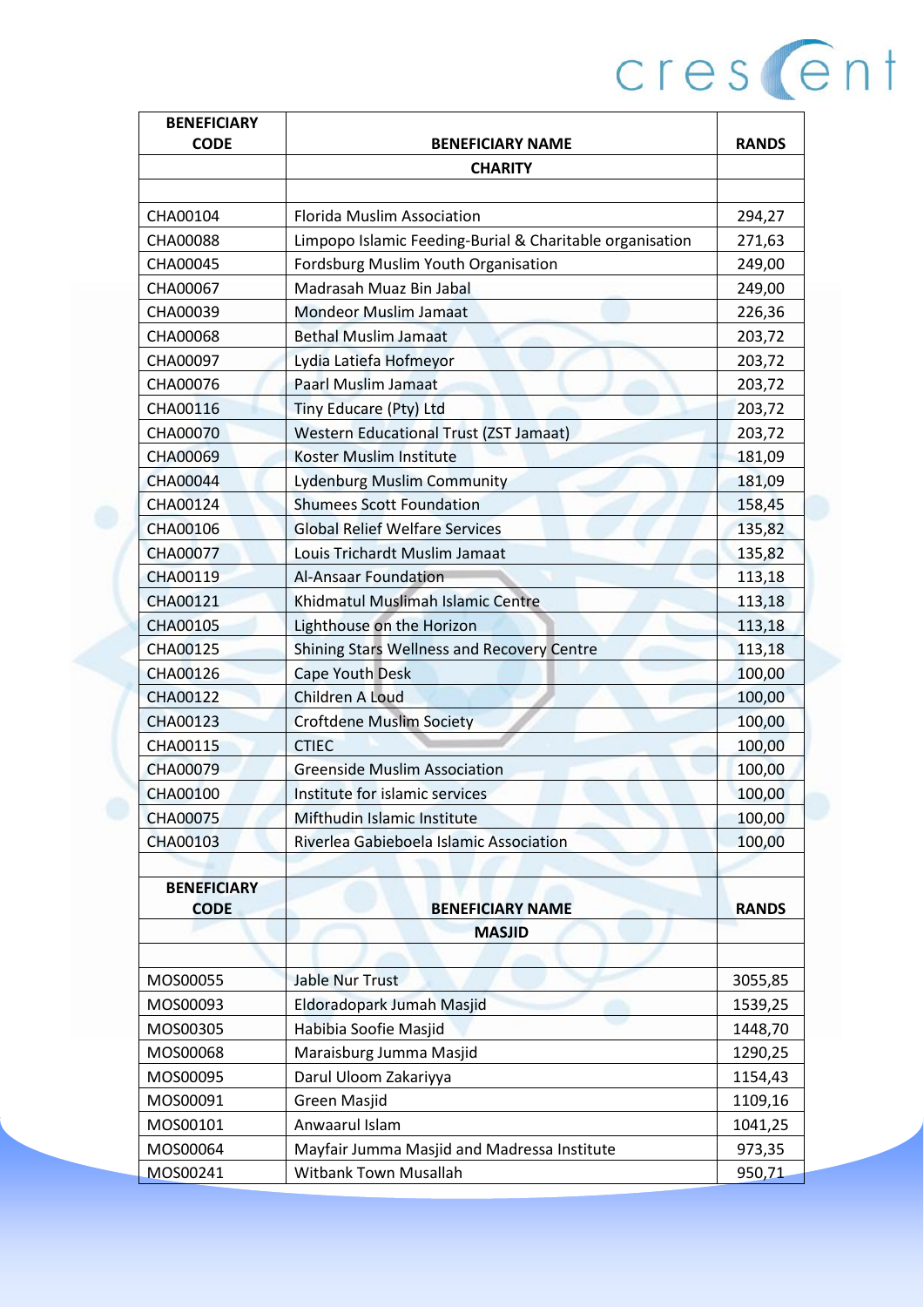| <b>BENEFICIARY</b>   |                                    |              |
|----------------------|------------------------------------|--------------|
| <b>CODE</b>          | <b>BENEFICIARY NAME</b>            | <b>RANDS</b> |
|                      | <b>MASJID</b>                      |              |
| MOS00026             | Masjid Omar Farooq                 | 611,17       |
|                      |                                    |              |
| MOS00019             | Masjid-E-Bilal                     | 611,17       |
| MOS00020             | Masjid-E-Noor                      | 565,90       |
| MOS00017             | Masjid-E-siddique                  | 497,99       |
| MOS00022<br>MOS00021 | Masjid-E-Saaliheen                 | 475,36       |
|                      | <b>Rainbow Valley Mosque</b>       | 475,36       |
| MOS00115             | Muaz Bin Jabal Masjid              | 430,08       |
| MOS00076             | Musjid-un-Noor                     | 407,45       |
| MOS00301             | <b>Zeerust Masjid</b>              | 384,81       |
| MOS00206             | Masjid Un Noor                     | 384,81       |
| MOS00042             | <b>Masjid Ashraf</b>               | 384,81       |
| MOS00027             | Masjid Sayyidina Hamza             | 384,81       |
| MOS00041             | <b>Babus Salaam Masjid</b>         | 362,18       |
| MOS00016             | Masjid-E-Sulaimaniyah              | 362,18       |
| MOS00052             | Madrasah Quwwatul Islam            | 339,54       |
| MOS00077             | Jaame Musjid                       | 316,90       |
| MOS00028             | Masjid Sheikh Zakariyya            | 316,90       |
| MOS00018             | <b>Banglawali Musjid</b>           | 316,90       |
| MOS00010             | Masjid Uthman                      | 316,90       |
| MOS00302             | Northcliff Musjid & Madressa Trust | 271,63       |
| MOS00297             | <b>Koster Masjid</b>               | 249,00       |
| MOS00246             | Leslie Jumma Masjid                | 249,00       |
| MOS00049             | Ennerdale Jami Masjid              | 249,00       |
| MOS00184             | Azaadville Jaamia Masjid           | 226,36       |
| MOS00054             | <b>Edenpark Muslim Jamaat</b>      | 226,36       |
| MOS00039             | Masjid Rahma                       | 226,36       |
| MOS00059             | Masjid-E-Falaah                    | 203,72       |
| MOS00248             | Al Hudaar Jamaat Khana             | 181,09       |
| MOS00247<br>MOS00242 | Al Tauhid Delmas Jamia Masjid      | 158,45       |
|                      | <b>Asiatic Bazaar Musallah</b>     | 158,45       |
| MOS00303             | Jameah Mahmoodiyah                 | 135,82       |
| MOS00188             | Masjid E Taqwa                     | 135,82       |
| MOS00245             | <b>Springs Jaame Masjid</b>        | 113,18       |
| MOS00304             | Noordwyk Musalla                   | 100,00       |
| MOS00244             | Masjid ut Taqwa                    | 100,00       |
| MOS00202             | Masjid As Salfiyah                 | 100,00       |